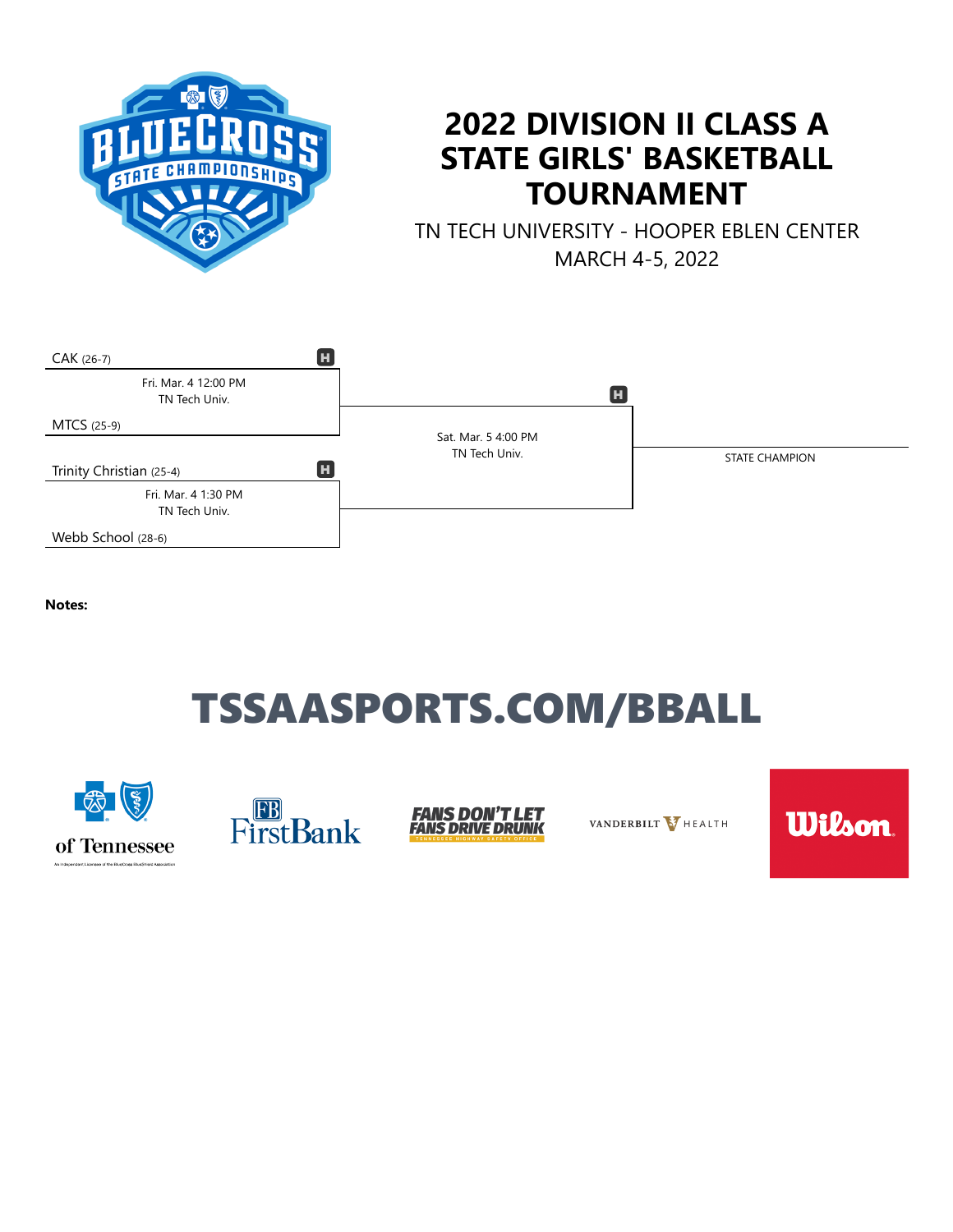#### **Christian Academy of Knoxville (26-7)**

**Warriors** · Knoxville, TN · Knox Co. · East Region, District 1

| Lt/Dk         | <b>Player</b>        | CI  | Ht | Pos       |
|---------------|----------------------|-----|----|-----------|
| 1             | Izzy Proffitt        | So. |    | PG        |
| $\mathcal{P}$ | Reese Campbell       | Jr. |    | G         |
| 10            | <b>Madison Jones</b> | Jr. |    | G         |
| 11            | Keira Leffew         | Jr. |    | F         |
| 12            | Chatham Ibach        | Jr. |    | G         |
| 14            | Emma Carroll         | Jr. |    | PG        |
| 21            | Jenneh Day           | Jr. |    | G         |
| 23            | <b>Emily Wilson</b>  | Jr. |    | SG        |
| 34            | Zoie Bourgoyne       | Jr. |    | <b>PF</b> |
| 42            | Macaiah Harrison     | Jr. |    | PF        |

#### **Head Coach:** Abby Williams

**Assistants:** Donnie Cooper, Sue Kim, Greg McMurry, John Thompson

- Their first state tournament appearance was in 2013 where they defeated Cannon Co. before losing to Macon Co. in the semifinals, 64-54.
- They finished as runners-up in 2019 after they defeated Northpoint Christian before losing to Providence Christian, 41-29.

#### **Middle Tennessee Christian School (25-9)**

**Cougars** · Murfreesboro, TN · Rutherford Co. · Middle Region, District 3

| Lt/Dk | Player               | CI  | Ht | Pos |
|-------|----------------------|-----|----|-----|
| 3     | Caylee Jackson       | Jr. |    | G   |
| 4     | <b>Ellie Shirley</b> | Sr. |    | G   |
| 5     | <b>Autumn Davis</b>  | Jr. |    | G   |
| 10    | Reagan Atkinson      | Sr. |    | G   |
| 11    | Claire Shumake       | Fr. |    | G   |
| 12    | <b>Riley Smith</b>   | So. |    | G   |
| 14    | Campbell Owen        | Fr. |    | G   |
| 15    | Joanna Laforte       | Fr. |    | G   |
| 20    | Sarah Wisniowski     | Sr. |    | F   |
| 21    | Lindsey Wisniowski   | So. |    | F   |
| 22    | <b>Sydney Cooper</b> | Sr. |    | F   |
| 23    | Jailyn Banks         | Jr. |    | G   |
| 24    | Anna Clay Shirley    | 8th |    | G   |
| 35    | Claire Knight        | Fr. |    | F   |

**Head Coach:** Hannah Jones

**Assistants:** Auriana Broughton, Cliff Coleman, Gracie Simpson

Their first state tournament appearance comes after their sixth sectional/quarterfinal appearance.

## **The Webb School (28-6)**

**Feet** · Bell Buckle, TN · Bedford Co. · Middle Region, District 3

| Lt/Dk | <b>Player</b>            | CI  | Ht       | Pos |
|-------|--------------------------|-----|----------|-----|
| 1     | <b>Bree Robinson</b>     | Jr. | $5 - 10$ | G   |
| 3     | Sophie McInturff         | Fr. | $5 - 05$ | G   |
| 4     | Gal-La Font              | Sr. | $5 - 10$ | G   |
| 5     | Angelica Velez           | Jr. | $5 - 07$ | G   |
| 10    | Makenzi Haile            | 8th | $5 - 08$ | G   |
| 12    | Summer Bostock           | Jr. | $6 - 00$ | G   |
| 14    | Keiryn McGuff            | Jr. | $5 - 11$ | G   |
| 21    | Tatianna Stovall         | Fr. | $6 - 01$ | F   |
| 22    | Lauren Rust              | Jr. | $6 - 01$ | F   |
| 23    | Rhema Collins            | Jr. | $6 - 02$ | F   |
| 24    | Bre'aria Cannon          | So. | $6 - 00$ | G   |
| 31    | Aurora Almon-Sanchez     | So. | $6 - 03$ | F   |
| 32    | Aalyah Del Rosario       | Jr. | $6 - 06$ | F   |
| 33    | <b>Charlotte Carkuff</b> | So. | $5 - 11$ | F   |
| 45    | Kora Johnson             | 8th | $5 - 11$ | F   |

#### **Head Coach:** Matthew Shewmake

**Assistants:** Eric Brewton Jr., Conswella Johnson, Tia Stovall

- Second consecutive state tournament appearance.
- They won the championship in their only other appearance in 2021 after  $\bullet$ they defeated USJ and Providence Christian, finishing the season (28-2).

## **Trinity Christian Academy (25-4)**

**Lions** · Jackson, TN · Madison Co. · West Region, District 5

| Lt/Dk          | <b>Player</b>     | CI  | Ht | Pos |
|----------------|-------------------|-----|----|-----|
| $\overline{2}$ | Kate Nethery      | Fr. |    | F   |
| 3              | Elizabeth Hurt    | Sr. |    | F   |
| $\overline{4}$ | Amelia Goehring   | Jr. |    | G   |
| 5              | Camdyn Maxfield   | Jr. |    | G   |
| 10             | Tori Robinson     | 8th |    | G   |
| 11             | Carden Vailes     | Jr. |    | G   |
| 12             | Rylee Hidrogo     | 8th |    | G   |
| 15             | AveryLane Overton | So. |    | C   |
| 20             | Anna Sanders      | So. |    | G   |
| 22             | Olivia Lee        | Jr. |    | G   |
| 23             | Hannah Yarbrough  | Sr. |    | F   |
| 24             | Jayden Maddox     | So. |    | F   |
| 25             | Annie Payne       | 8th |    | G   |

#### **Head Coach:** Matthew Coble

**Assistants:** Frank Clampitt, Ansley Norton, Rod Parker

- Their first appearance was in 2007 where they defeated Collinwood before losing to Oliver Springs in the semifinals, 58-52.
- $\bullet$ They won their only championship in their last appearance in 2020 after defeating Tipton-Rosemark (OT) and King's Academy, finishing the season (32-1).